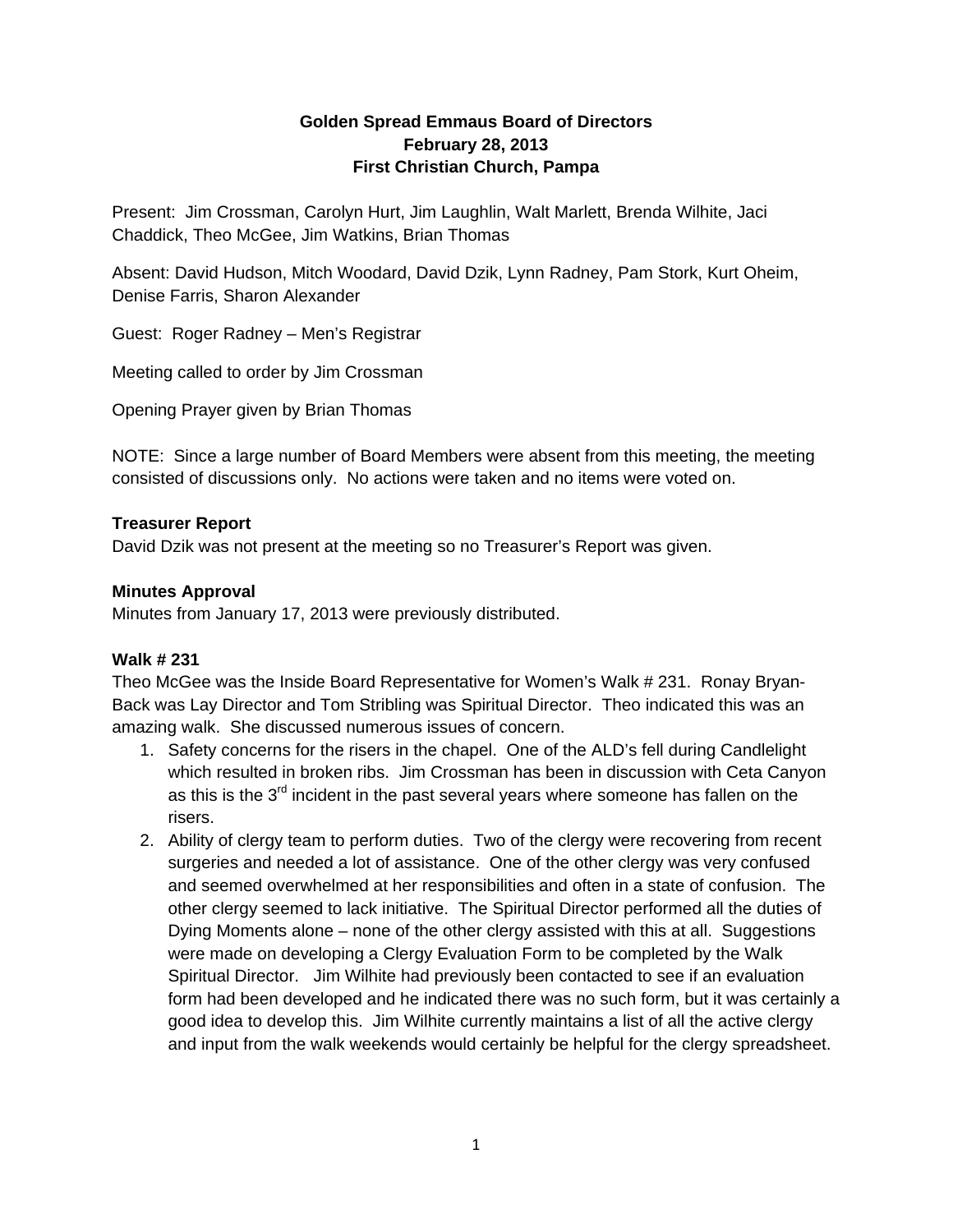- 3. Concern addressed over husband/wife teams on the same walk. The Board discussed this at length and the Team Selection Committee will be made aware of the concerns in the future when selecting teams.
- 4. Suggestions presented on doing a complete walk through with the entire team before the actual walk weekend. There was one table leader who sat with her back to her table during all the talks. Other suggestions were made on duties and roles of the ALD's.
- 5. Golf cart issues were also addressed. The large cart was broken and the smaller cart was used the majority of the time. Three clergy members needed to ride in the cart on every occasion and several pilgrims also needed the cart. Often times, activities were delayed due to the shuffling of so many people on the carts.

Ronay and Tom also provided a written overview of the weekend. These comments have been shared with Jim Crossman as Community Lay Director. Due to the comments from LD, SD and IBR, everyone agreed that it might be more helpful to have the LD/SD/IBR training closer to the actual walks than scheduling 6-8 months in advance.

## **Walk #232**

Jim Crossman is IBR for Mitch Woodard's Walk in March. He reported the team meetings are going great. There is one more team meeting scheduled in early March.

## **Walk #233**

Carolyn reported on Walk 233 – Jimi Hudson's Walk in April. Another team member has dropped off and Jimi has contacted two other people to fill the Table Leader position. She is waiting to hear back from them. It was discussed that we can have a Past Lay Director step in to fill the slot if needed. Theo also volunteered to step in for the Table Leader position but indicated she would only be able to attend one of the two remaining team meetings due to prior commitments.

# **Community March**

Walt Marlett indicated that Community Gathering would be at the Colonies Church of Christ on March  $28^{th}$ .

# **Alvarado Road Show**

Jim Crossman indicated that the March Alvarado Road Show has been cancelled. There were scheduling conflicts with the band coming to Amarillo. It may be rescheduled for a later date.

# **Chrysalis Update**

Brian expressed concern that there has not been a Chrysalis Board meeting for 2 months. He indicated that Jeff Beasley has been out of town a lot. Concern also expressed over Brady Clark, Spiritual Director being too overstretched. His main focus was to network with campus youth pastors and this has not been done. Brian expressed concern that Chrysalis is losing the enthusiasm and commitment from the youth. The Board suggested that Brian and Jim Laughlin talk to Jeff Beasley about scheduling future meetings. Brian volunteered to serve as Assistant Community Lay Director and Jim Laughlin stay as the Chrysalis Liaison. Jim Crossman